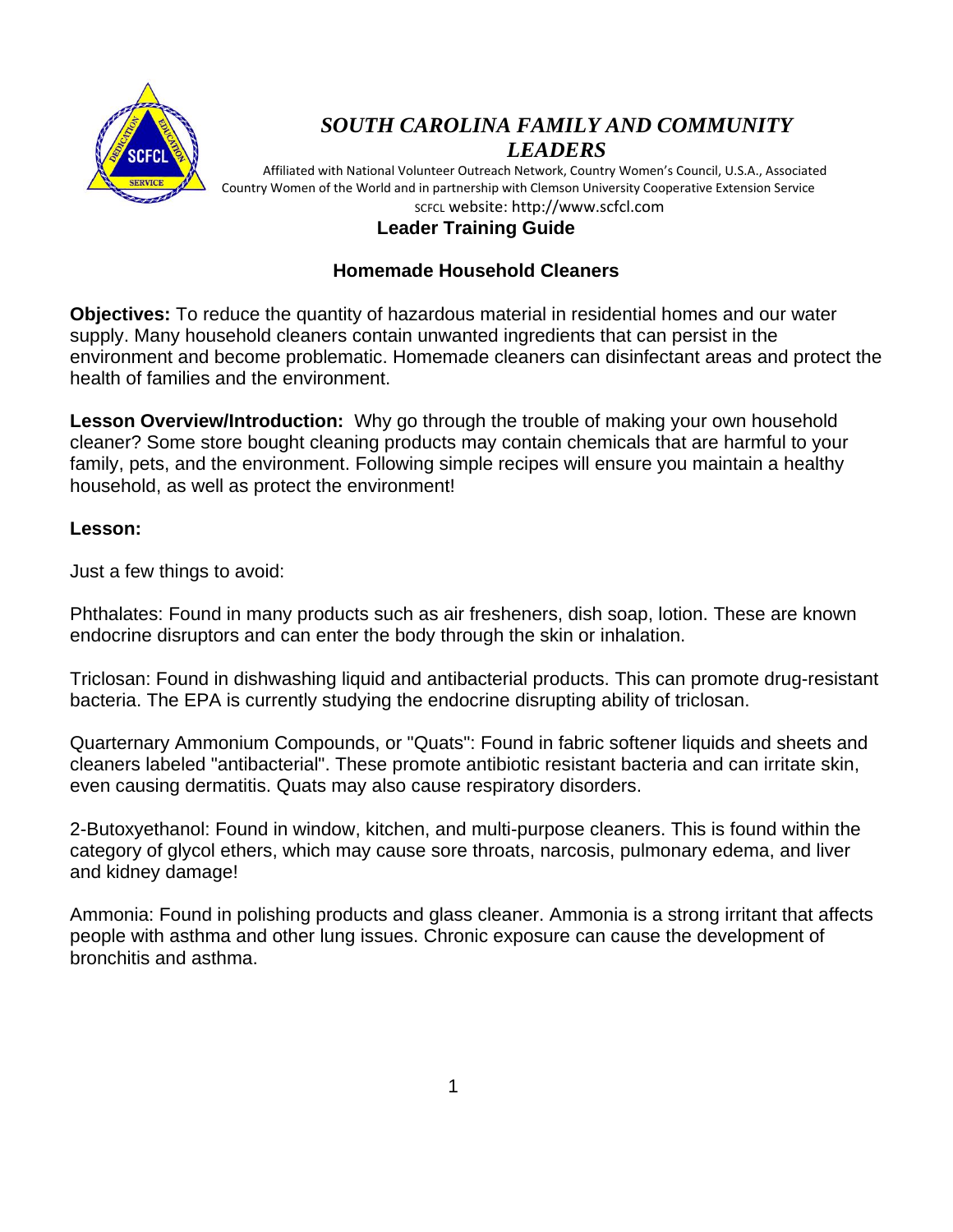

### *Borax:* Sodium tetraborate

*Baking Soda:* Sodium bicarbonate

**What is it:** A naturally occurring mineral **Uses:** Use with laundry detergent; kitchen cleaner; deodorizer; insecticide **Advantages:** Non-reactive; safely mixes with other cleaning

products

**What it does:** Raises the pH of water, softening it; inhibits the metabolic process of organisms



## **What is it:** A naturally occurring material **Uses:** Natural deodorizer; leavening; fire extinguisher **Advantages:** Non-toxic, multi-purpose, gentle yet abrasive **What it does:** The mild alkalinity causes dirt and grit to dissolve easily in water

# *White Distilled Vinegar*: Acetic Acid, water and other trace chemicals

**What is it**: The fermentation of ethanol by acetic acid bacteria **Uses**: Remove stickers; deodorizer; window cleaner; fights mold and bacteria; fruit and vegetable wash

**Advantages**: Inexpensive; safe to ingest **What it does:** The acidic properties dissolve mineral deposits from smooth surfaces; breaks down the wax coating to kill mold and bacteria

## *Orange Essential Oil:* Orange peel oil

**What is it:** The cold compression of orange peels

**Uses:**Sedative, anti-inflammatory, antiseptic, antidepressant & more

**Advantages**:Only small amounts are needed **What it does:** Promotoes secretions from glads to regulate hormones; inhibits microbial growth; relaxes abdominal muscles

*Epsom Salt:* Magnesium Sulphate

**What is it:** A naturally occurring mineral

**Uses**: Sooth muscles; hair volumizer; face wash; exfoliator;

#### insecticide

**Advantages:** Inexpensive; found at most stores **What it does:** Regulates enzymes in the body; helps with the absorption of nutrients; attracts and holds water molecules.





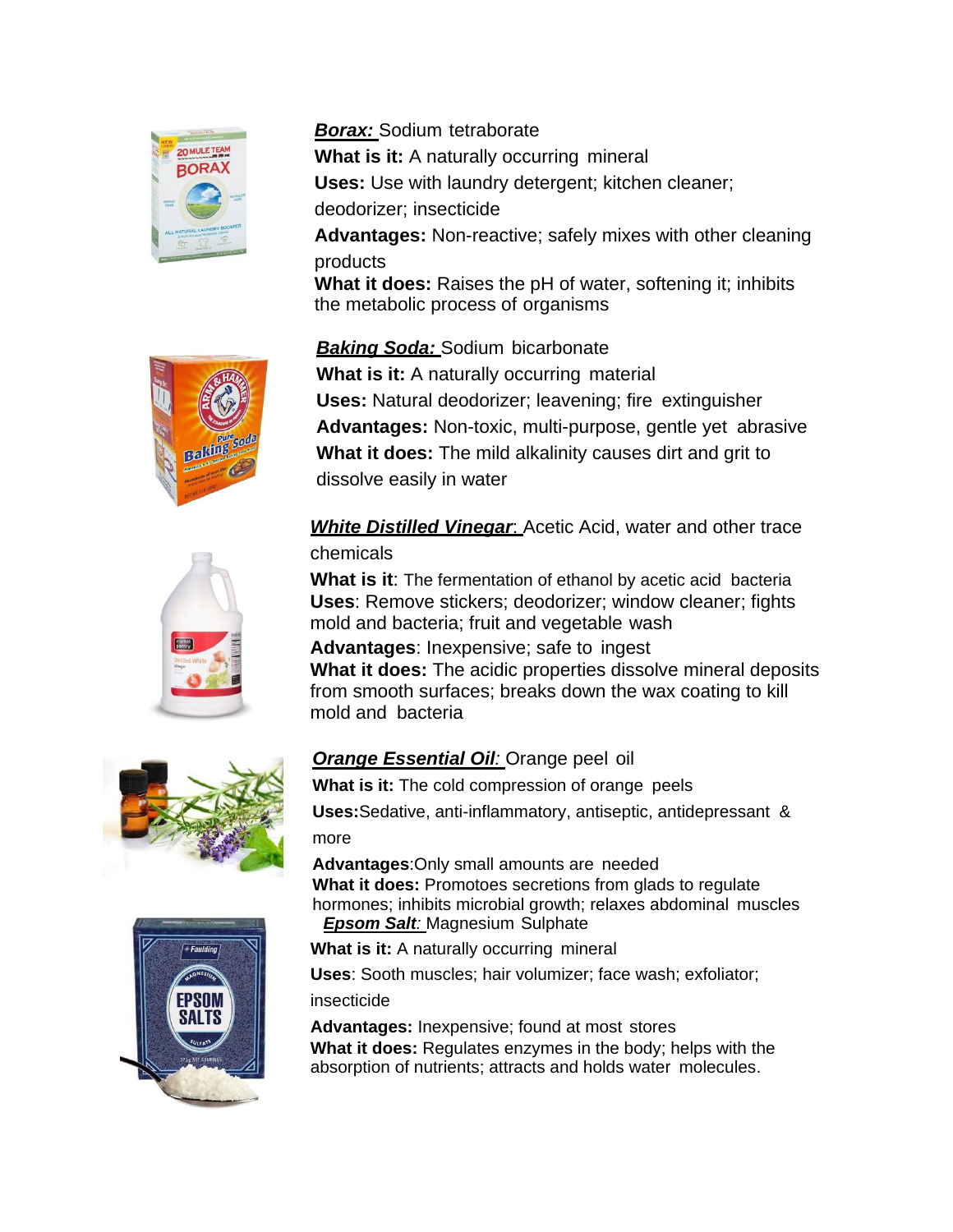The following are the recipes for common household cleaners:

### **Powdered Laundry Detergent**

This laundry detergent recipe is color-safe, non-toxic, and safe for cloth diapers.

- 4 lbs. Borax
- 4 lbs. baking soda
- 4 lbs. Epsom salt
- 3 bars of pure castile soap
- 2 gal container

Grate pure castile soap, or chop and place it in a high-speed blender to make a powder. Mix all ingredients thoroughly. Place powdered detergent in a 2-gallon container. Use 1 tbsp. for small or delicate loads and 2 tbsp. for large loads.

\*Tip: To treat bad stains add a 1/2-cup of hydrogen peroxide to this recipe, or make a paste mixture of hydrogen peroxide and baking soda to treat stains before washing. Source: http://cleaningouttheclutter.com/2013/10/eco-friendly-all-natural-homemadelaundrydetergent/

### **All-Purpose Cleaner**

To get the aromatic and disinfecting benefits of citrus without using essential oils, steeping citrus peels is an alternative.

Citrus peels White vinegar 1 large Mason jar with a fitted lid **Strainer** Spray bottle

Fill a large mason jar halfway with citrus peels and pour vinegar over the peels until it fills the jar. Cover the jar with a lid, and allow it to sit in a dark place for two weeks. The longer you let it sit, the more the citrus will infuse into the vinegar. After two weeks, strain the solution and discard the peels. Pour the cleaner into a spray bottle.

### **Shower Cleaner**

This cleaner works as a shower cleaner and/or a daily shower spray. It is not advised to use as a daily shower spray on tiled showers as the grout may break down over time.

1 cup vinegar 2 tbsp. castile soap 1 cup water Spray bottle

Combine ingredients in spray bottle and gently shake. Spray solution on shower walls, let sit 5-10 minutes, and wipe with a wet clean cloth.

Source: http://www.liverenewed.com/2012/10/days-green-clean-vinegar-dishsoap-for-showercleanerlaundry-stain-remover.html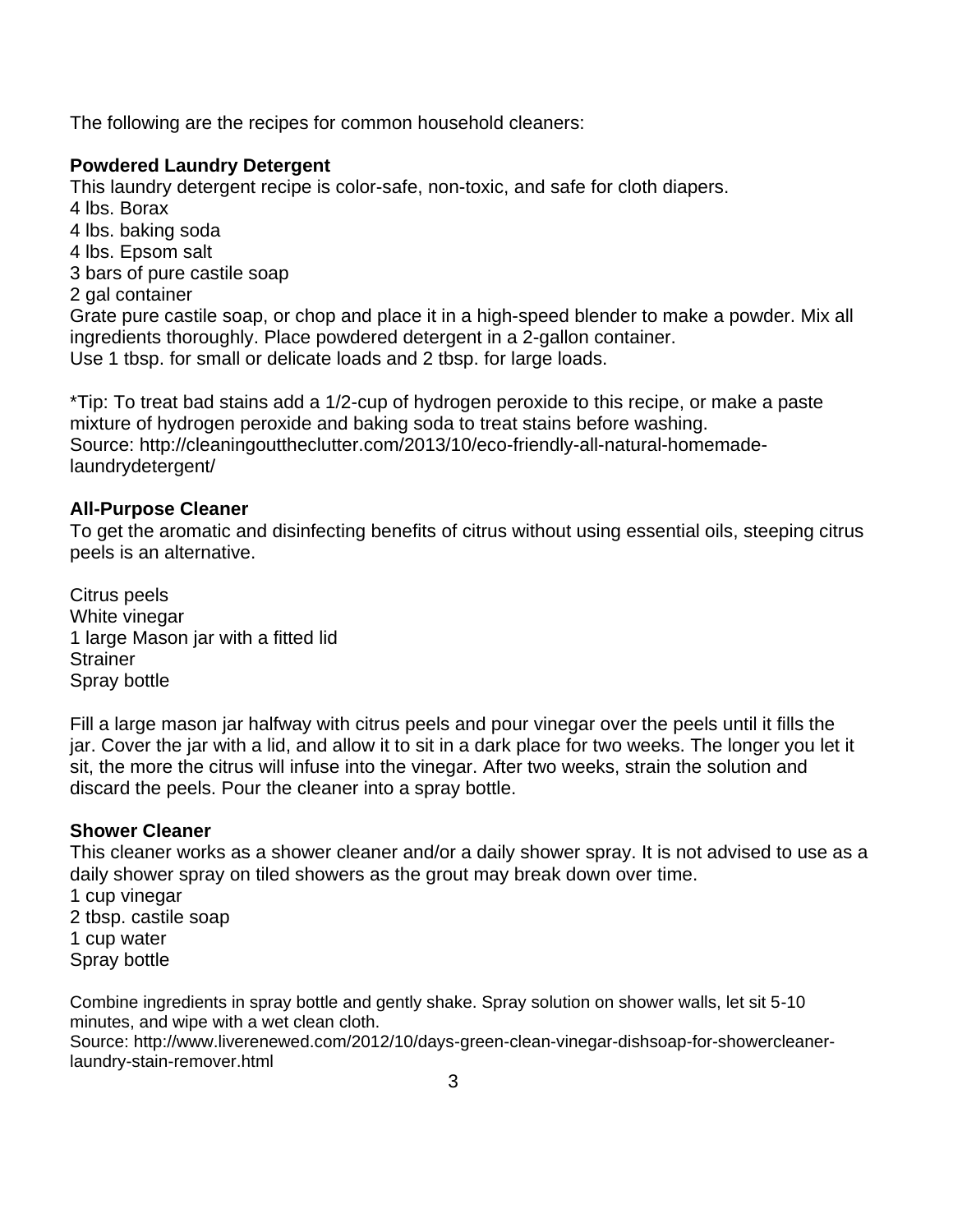### **Toilet Cleaner**

This deodorizing formula uses the antibacterial properties of tea tree oil to kill germs in your toilet bowl and on toilet surfaces. ½ cup baking soda

1 cup distilled white vinegar ½ teaspoon tea tree essential oil Spray bottle

Combine vinegar and essential oil in a small spray bottle. Spray vinegar mixture inside bowl, and also on toilet seat, lid, and handle. Allow cleaner to sit for several minutes. Sprinkle baking soda inside toilet bowl and scrub inside of bowl with a toilet brush. Use a clean dry cloth to wipe vinegar solution off seat, lid, and handle.

\*Tip: If the solution is too strong, or needs to be diluted, mix it with 1 cup of water. Source: http://www.diynatural.com/homemade-toilet-cleaner/

**Lesson Summary**: Using environmentally friendly ingredients, homeowners will create their own cleaning products that will not persist in the environment or cause adverse health issues.

#### **Suggested Activities:**

As a class follow one of the suggested recipes and make you own cleaner.

#### **Suggested Materials**:

Citrus peels White vinegar 1 large Mason jar with a fitted lid **Strainer** 

**Lesson Prepared by:** Karen Jackson, Richland County Water Resources Extension Agent, [karen7@clemson.edu,](mailto:karen7@clemson.edu) 803-865-1216, Ext. 116

**Lesson Review by:** Michelle Parisi, Director of Nutrition and Health Extension Programs, Food Safety and Nutrition Team – Cooperative Extension Service

4